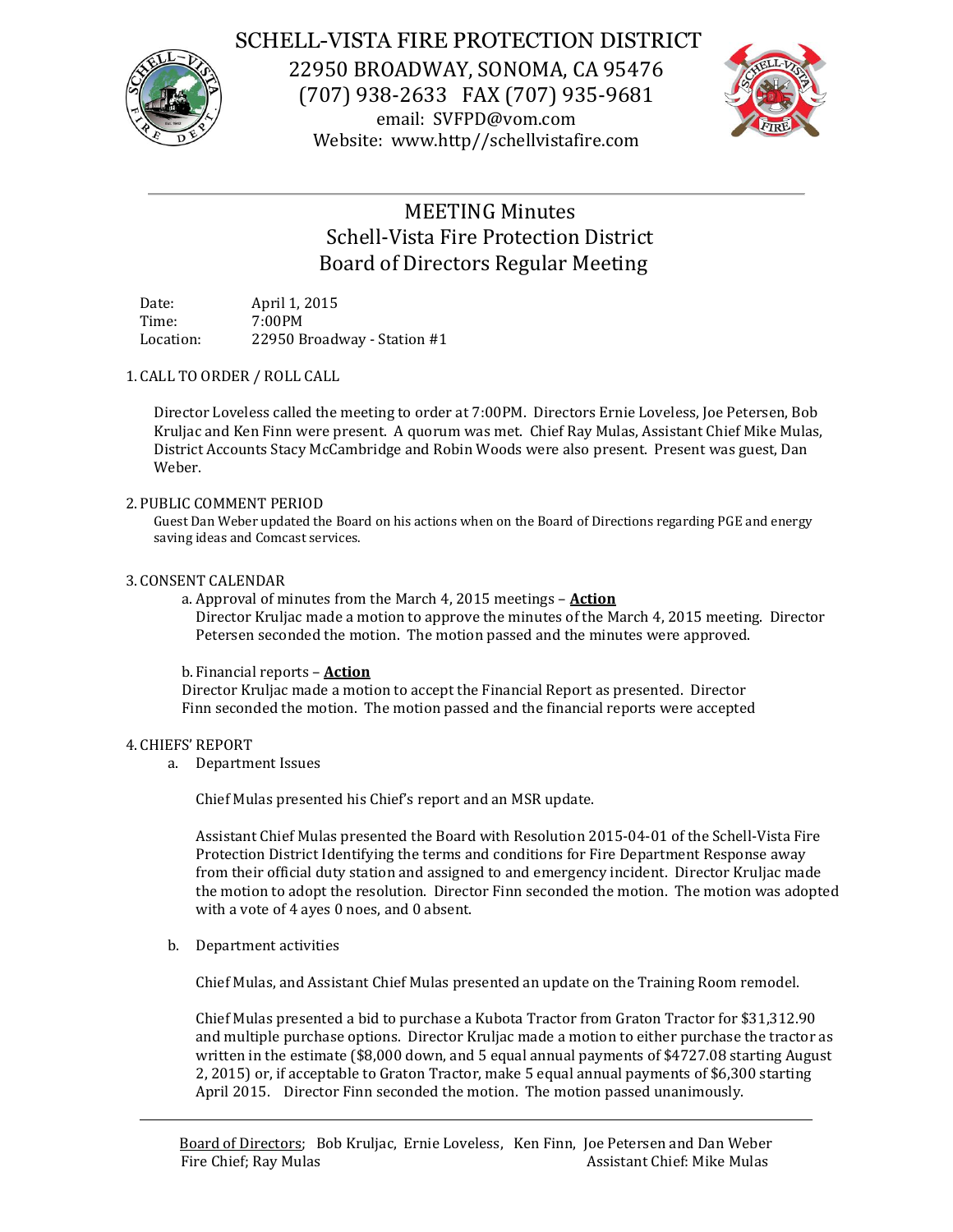Assistant Chief Mulas presented the IRP and Incident reports.

#### 5. OLD BUSINESS

a. Facilities Committee (Petersen)

Director Petersen updated the Board on the status of the painting Station 1 and ground maintenance.

b. Budget Committee (Kruljac)

Director Kruljac reviewed Budget and Financial reports with the Board. Because of the resignation of Dan Weber, Director Kruljac will Chair the Budget Committee and Director Loveless will temporarily serve on the committee until a new Board member is appointed.

c. Legislative Committee (Kruljac)

Director Kruljac presented his report.

d. Outreach Committee (Finn)

Director Finn presented his report.

e. Policy and Procedure Committee (Loveless)

Director Loveless will be meeting with Lexipol next week. The projected date for presentation and review is April 30th.

f. Sonoma County Fire Services Project Update (Loveless)

Director Loveless updated the board on the steps the Fire District Association has been taking with regards to the Sonoma County Fires Services. The County is delaying response until the MSR is completed.

g. Ethics / Sexual Harassment Training

All Ethics and Sexual Harassment Training has been completed.

#### 6. NEW BUSINESS

a. New Board member selection process

Director Loveless reviewed the guidelines to follow to replace Director Weber. Applications will be distributed and notices placed informing the public of the opening. Applications are to be submitted by April 30th to be reviewed at the May Board meeting.

b. Sale of Equipment

Chief Mulas requested that the Board review the possible sale of Engines 3883 and 3872 to Chief Baxman, Monte Rio Fire. After Chief Mulas's presentation, Director Kruljac made the motion to sell Engines 3883 and 3872 to Monte Rio Fire Department, for the sum of \$11,000 for the 2 engines. Director Finn seconded the motion. The motion passed unanimously.